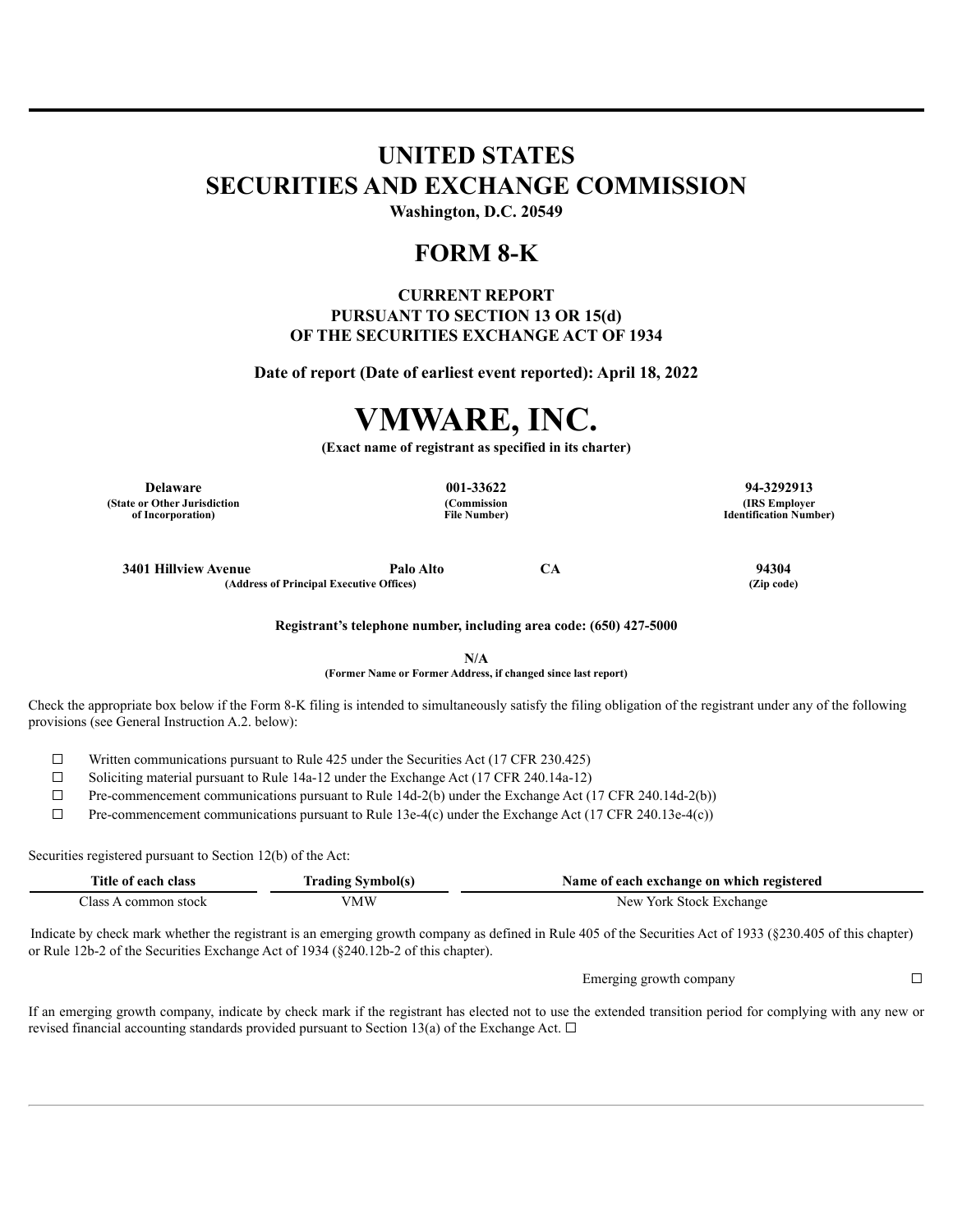#### Item 5.02. Departure of Directors or Certain Officers; Election of Directors; Appointment of Certain Officers; Compensatory Arrangements of **Certain Officers.**

On April 18, 2022, Andrew Munk announced he is resigning as VMware's Chief Accounting Officer effective May 3, 2022 to accept a position with another publicly traded company.

Effective upon Mr. Munk's departure, Pebbie Verdecanna, VMware's Vice President of Revenue, age 50, will act as interim Principal Accounting Officer, in addition to her current role. VMware will conduct a search for a permanent Principal Accounting Officer and will consider both internal and external candidates.

Ms. Verdecanna has served as VMware's Vice President of Revenue since May 2017, in which role she is responsible for global revenue accounting policy, accounting operations, technical accounting and forecasting. Prior to joining VMware, Ms. Verdecanna held various finance leadership roles at technology companies Infinera Corporation, a provider of telecommunications equipment and services, and TIBCO Software, Inc., an enterprise software company. Ms. Verdecanna began her career at PricewaterhouseCoopers, LLP, a public accounting firm and VMware's current external auditor.